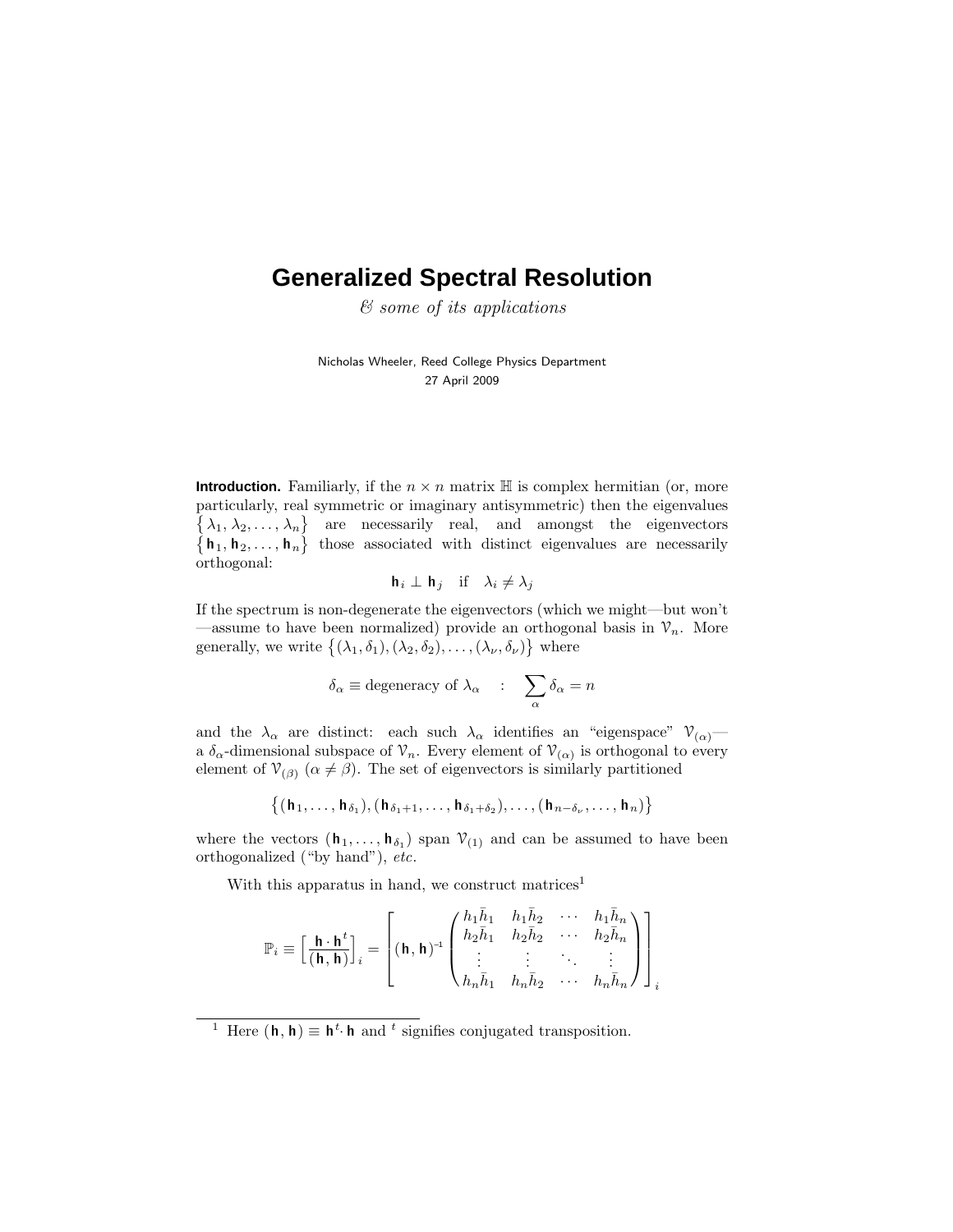## **2 Generalized spectral resolution**

which project onto the "eigenrays":

$$
\mathbb{P}_i\,\boldsymbol{\mathsf{h}}_i=\,\boldsymbol{\mathsf{h}}_i
$$

From the circumstance that the  $\{h_1, h_2, \ldots, h_n\}$  comprise—automatically, else (in the case of degeneracy) by contrivance—an orthogonal basis in  $\mathcal{V}_n$  it follows that the matrices  $\{\mathbb{P}_1, \mathbb{P}_2, \ldots, \mathbb{P}_n\}$  comprise a complete

$$
\sum_{i} \mathbb{P}_{i} = \mathbb{I} \tag{1.1}
$$

orthogonal set

$$
\mathbb{P}_i \mathbb{P}_j = \mathbb{O} \qquad : \quad i \neq j \tag{1.2}
$$

of projection matrices

$$
\mathbb{P}_i^2 = \mathbb{P}_i \qquad \text{all } i \tag{1.3}
$$

in terms of which we have the "spectral resolution of H:

$$
\mathbb{H} = \sum_{i} \lambda_i \, \mathbb{P}_i \tag{2}
$$

In degenerate cases we can lump the projectors onto the same eigenspace, writing

$$
\mathbb{H} = \sum_{\alpha} \lambda_{\alpha} \mathbb{P}_{(\alpha)} \quad \text{with} \quad \mathbb{P}_{(1)} \equiv \mathbb{P}_1 + \mathbb{P}_2 + \cdots + \mathbb{P}_{\delta_1}, \text{etc.}
$$

where

$$
\sum_{\alpha} \mathbb{P}_{(\alpha)} = \mathbb{I}
$$

$$
\mathbb{P}_{(\alpha)} \mathbb{P}_{(\beta)} = \mathbb{O} \quad : \quad \alpha \neq \beta
$$

$$
\mathbb{P}_{(\alpha)}^2 = \mathbb{P}_{(\alpha)} \quad : \quad \text{all } \alpha
$$

From  $(1)$  and  $(2)$  we obtain

$$
\mathbb{H}^k = \sum_i \lambda_i^k \, \mathbb{P}_i
$$

which in the case  $k = 0$  gives back the completeness condition  $(1.1)$ . For all  $f(x)$  that can be expressed as weighted sums of powers we have

$$
f(\mathbb{H}) = \sum_{i} f(\lambda_i \mathbb{P}_i) = \sum_{i} f(\lambda_i) \mathbb{P}_i
$$
 (3)

**Relaxation of the hermiticity assumption.** Let M be any  $n \times n$  matrix (no symmetry properties assumed). We proceed from the observation that, while  $\overline{M}$  and its transpose  $\mathbb{M}^{\top}$  have identical spectra,<sup>2</sup> they can be expected to have distinct eigenvectors. We are led thus to distinguish **right eigenvectors**—defined

<sup>2</sup> So long as M remains unspecialized we can say nothing about the any special properties of the eigenvalues.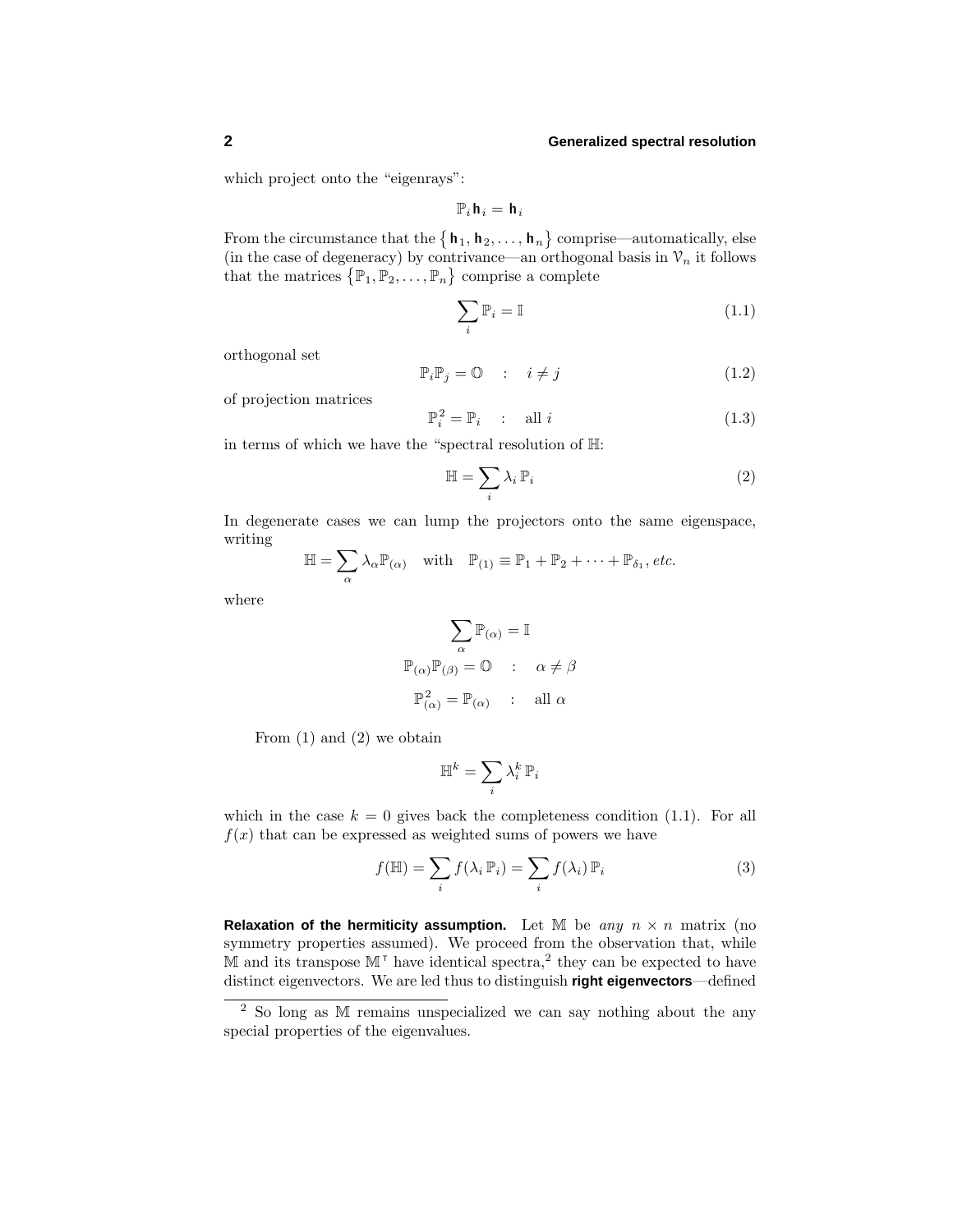## **Relaxation of the hermiticity assumption 3**

$$
\mathbb{M} \, \mathsf{a}_i = \lambda_i \, \mathsf{a}_i
$$

—from **left eigenvectors**, defined

$$
\mathbb{M}^\top \mathbf{b}_i = \lambda_i \mathbf{b}_i \quad \text{equivalently} \quad \mathbf{b}_i^\top \mathbb{M} = \lambda_i \mathbf{b}_i^\top
$$

Immediately

$$
\mathbf{b}_i^{\mathsf{T}} \mathbb{M} \, \mathbf{a}_j = \begin{cases} \lambda_i \cdot \mathbf{b}_i^{\mathsf{T}} \mathbf{a}_j & \text{on the one hand} \\ \lambda_j \cdot \mathbf{b}_i^{\mathsf{T}} \mathbf{a}_j & \text{on the other} \end{cases}
$$

from which we conclude that the sets  $\{a_1, a_2, \ldots, a_n\}$  and  $\{b_1, b_2, \ldots, b_n\}$ are **biorthogonal** in the following sense:

$$
\mathbf{b}_i \perp \mathbf{a}_j \quad \text{if} \quad \lambda_i \neq \lambda_j
$$

Here

$$
\mathbf{b}_i \perp \mathbf{a}_j \quad \text{means that} \quad (\mathbf{b}_i, \mathbf{a}_j) \equiv \mathbf{b}_i^{\mathsf{T}} \mathbf{a}_j = 0
$$

Note that in the preceding equations we encounter the simple transpose, not the conjugated transpose. And that the **a***/***b** distinction disappears when M is real symmetric: "biorthogonality" reduces then to "simple orthogonality."

Use the material now in hand to define

$$
\mathbb{P}_{i} \equiv \left[\frac{\mathbf{a} \cdot \mathbf{b}^{\mathsf{T}}}{(\mathbf{a}, \mathbf{b})}\right]_{i} = \left[\left(\mathbf{a}, \mathbf{b}\right)^{-1} \begin{pmatrix} a_{1}b_{1} & a_{1}b_{2} & \cdots & a_{1}b_{n} \\ a_{2}b_{1} & a_{2}b_{2} & \cdots & a_{2}b_{n} \\ \vdots & \vdots & \ddots & \vdots \\ a_{n}b_{1} & a_{n}b_{2} & \cdots & a_{n}b_{n} \end{pmatrix}\right]_{i}
$$

and observe that

$$
\mathbb{P}_{i} \mathbf{a}_{i} = \mathbf{a}_{i} \n\mathbb{P}_{i} \mathbf{a}_{j} = \mathbf{0} \quad \text{if} \quad \lambda_{i} \neq \lambda_{j} \quad \text{(by biorthogonality)} \n\mathbf{b}_{i}^{\top} \mathbb{P}_{i} = \mathbf{b}_{i}^{\top} \n\mathbf{b}_{i}^{\top} \mathbb{P}_{j} = \mathbf{0}^{\top} \quad \text{if} \quad \lambda_{i} \neq \lambda_{j} \quad \text{(by biorthogonality)} \n\tag{4}
$$

Moreover,

$$
\mathbb{P}_i \, \mathbb{P}_i = \mathbb{P}_i \tag{5.1}
$$

$$
\mathbb{P}_i \mathbb{P}_j = \mathbb{O} \quad \text{if} \quad \lambda_i \neq \lambda_j \quad \text{(by biorthogonality)} \tag{5.2}
$$

and if the spectrum is non-degenerate it is assuredly the case that

$$
\sum_{i} \mathbb{P}_{i} = \mathbb{I} \tag{5.3}
$$

Finally, we have this universally valid generalization of the familiar spectral resolution formula (2):

$$
\mathbb{M} = \sum_{i} \lambda_i \, \mathbb{P}_i \tag{5.4}
$$

In the presence of spectral degeneracies we can by contrivance *arrange* for equations (5) to be valid.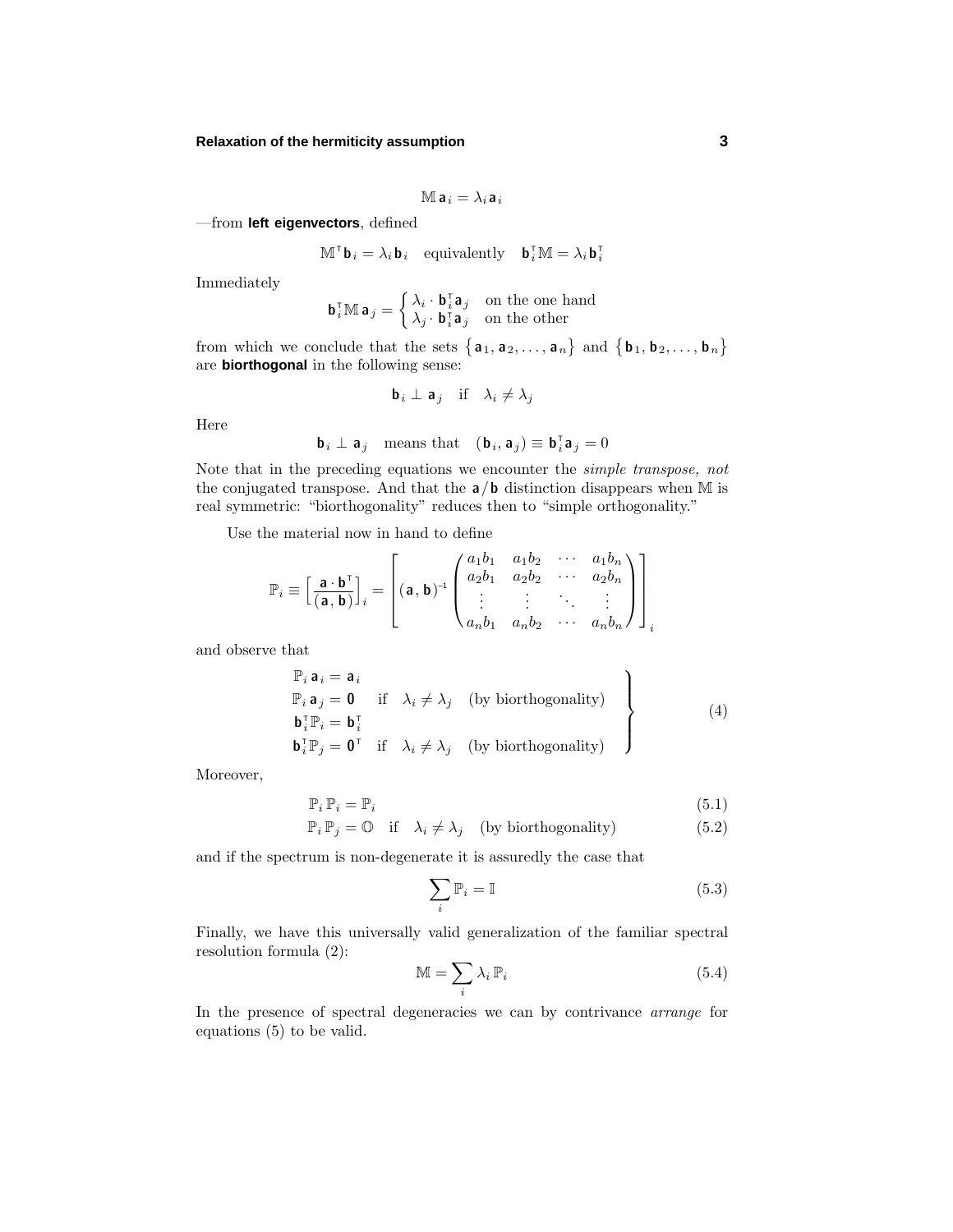**First application: Hamiltonian generators of quantum gates.** The controlled evolution of the state  $|\Psi\rangle$  is accomplished by the action of "gates," represented by unitary matrices the designs of which is reflect the basic elements of Boolean logic. The action of such gates is quantum dynamical

$$
|\Psi\rangle_0 \longrightarrow |\psi\rangle_t = \underbrace{e^{-(i/\hbar)\mathbb{H}t}}_{\text{becomes }\mathbb{U}_{\text{gate}}} |\Psi\rangle_0
$$

In quantum mechanics we are most commonly given H, and asked to construct  $\mathbb{U}(t)$ , but here we confront the inverse problem: we are given  $\mathbb{U}_{\text{gate}}$  and asked to construct the generator  $\mathbb{H}_{gate}$  of that matrix. Since the unitarity of  $\mathbb{U}_{gate}$ implies the hermiticity of  $\mathbb{H}_{gate}$  we can solve the problem by appeal simply to (2), don't in this instance need the generality of (5.4). I illustrate the procedure by looking to a specific example:

The most common instance of the important cNOT ("controlled NOT") gate is defined<sup>3</sup>  $10000$ 

$$
\mathbb{U}_{\text{cNOT}} = \begin{pmatrix} 1 & 0 & 0 & 0 \\ 0 & 1 & 0 & 0 \\ 0 & 0 & 0 & 1 \\ 0 & 0 & 1 & 0 \end{pmatrix}
$$

*Mathematica* supplies  $\{\lambda_1, \lambda_2, \lambda_3, \lambda_4\} = \{-1, 1, 1, 1\}$  and the (unnormalized but orthogonal) eigenvectors

$$
\mathbf{h}_1 = \begin{pmatrix} 0 \\ 0 \\ -1 \\ 1 \end{pmatrix}, \quad \mathbf{h}_2 = \begin{pmatrix} 0 \\ 0 \\ +1 \\ 1 \end{pmatrix}, \quad \mathbf{h}_3 = \begin{pmatrix} 1 \\ 0 \\ 0 \\ 0 \end{pmatrix}, \quad \mathbf{h}_4 = \begin{pmatrix} 0 \\ 1 \\ 0 \\ 0 \end{pmatrix},
$$

from which we obtain the projection matrices

$$
\mathbb{P}_1 = \begin{pmatrix} 0 & 0 & 0 & 0 \\ 0 & 0 & 0 & 0 \\ 0 & 0 & +\frac{1}{2} & -\frac{1}{2} \\ 0 & 0 & -\frac{1}{2} & +\frac{1}{2} \end{pmatrix}, \quad \mathbb{P}_2 = \begin{pmatrix} 0 & 0 & 0 & 0 \\ 0 & 0 & 0 & 0 \\ 0 & 0 & +\frac{1}{2} & +\frac{1}{2} \\ 0 & 0 & +\frac{1}{2} & +\frac{1}{2} \end{pmatrix}
$$

$$
\mathbb{P}_3 = \begin{pmatrix} 1 & 0 & 0 & 0 \\ 0 & 0 & 0 & 0 \\ 0 & 0 & 0 & 0 \\ 0 & 0 & 0 & 0 \end{pmatrix}, \quad \mathbb{P}_3 = \begin{pmatrix} 0 & 0 & 0 & 0 \\ 0 & 1 & 0 & 0 \\ 0 & 0 & 0 & 0 \\ 0 & 0 & 0 & 0 \end{pmatrix}
$$

So we have

$$
\mathbb{U}_{\text{cNOT}} = (-1)\mathbb{P}_1 + (+1)\mathbb{Q} \tag{6}
$$

<sup>&</sup>lt;sup>3</sup> See N. David Mermin, *Quantum Computer Science: An Introduction* (2007), page 10.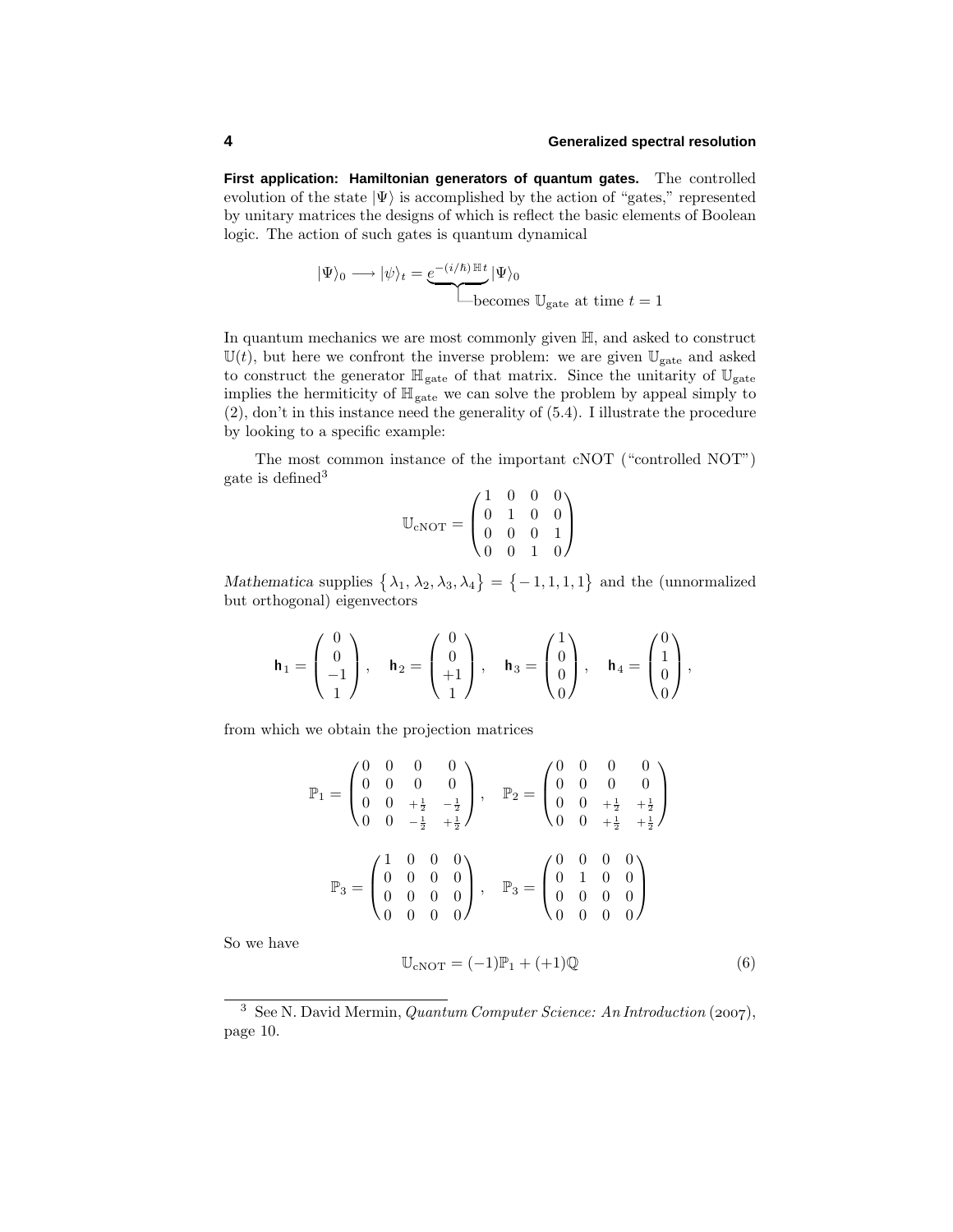## **Applications 5**

with

$$
\mathbb{Q} \equiv \mathbb{P}_2 + \mathbb{P}_3 + \mathbb{P}_4 = \begin{pmatrix} 1 & 0 & 0 & 0 \\ 0 & 1 & 0 & 0 \\ 0 & 0 & \frac{1}{2} & \frac{1}{2} \\ 0 & 0 & \frac{1}{2} & \frac{1}{2} \end{pmatrix}
$$

Equation (6) can now be written

$$
\mathbb{U}_{\text{cNOT}} = e^{i\pi} \mathbb{P}_1 + e^{i0} \mathbb{Q} = e^{i\pi \mathbb{P}_1} = e^{-(i/\hbar) \mathbb{H}_{\text{cNOT}} t} \Big|_{t=1}
$$

with

$$
\mathbb{H}_{\text{cNOT}} = -\pi \hbar \mathbb{P}_1
$$

**Second application: Continuously interpolated Markoff processes.** Let the elements of

$$
\mathbf{P} = \begin{pmatrix} p_1 \\ p_2 \\ \vdots \\ p_n \end{pmatrix}
$$

be probabilities, with  $\sum_i p_i = 1$ . Markoff processes have the structure

$$
\mathsf{P}_{k-1} \longrightarrow \mathsf{P}_k = \mathbb{M} \; \mathsf{P}_{k-1} = \mathbb{M}^k \, \mathsf{P}_0
$$

where the elements of  $\mathbb{M} = ||m_{ij}||$  are "transition probabilities" and

$$
\sum \text{elements of } \mathbf{P}_k = 1 \quad : \quad \text{all } k
$$

requires that the columns of M sum to unity:  $\sum_i m_{ij} = 1$  (all *j*).

Look, for example, to the case

$$
\mathbb{M} = \begin{pmatrix} 0.261 & 0.087 & 0.052 \\ 0.006 & 0.042 & 0.862 \\ 0.733 & 0.871 & 0.086 \end{pmatrix}
$$

The eigenvalues are  $\{\lambda_1, \lambda_2, \lambda_3\} = \{1.000, -0.790, 0.179\}$ . It is characteristic of Markoff matrices that one of the eigenvalues is unity, and the others have absolute values that are less than one. The negative eigenvalue is admissible, but has a complex logarithm. To avoid the "complex probabilities" to which we would be led when we construct the matrix  $\mathbb{M}^t$  that interpolates between the matrices  $\mathbb{M}^k$  ( $k = 0, 1, 2, \ldots$ ) I therefore adopt this modified definition:

$$
\mathbb{M} = \begin{pmatrix} 0.261 & 0.087 & 0.052 \\ 0.006 & 0.042 & 0.862 \\ 0.733 & 0.871 & 0.086 \end{pmatrix} \begin{pmatrix} 0.261 & 0.087 & 0.052 \\ 0.006 & 0.042 & 0.862 \\ 0.733 & 0.871 & 0.086 \end{pmatrix}
$$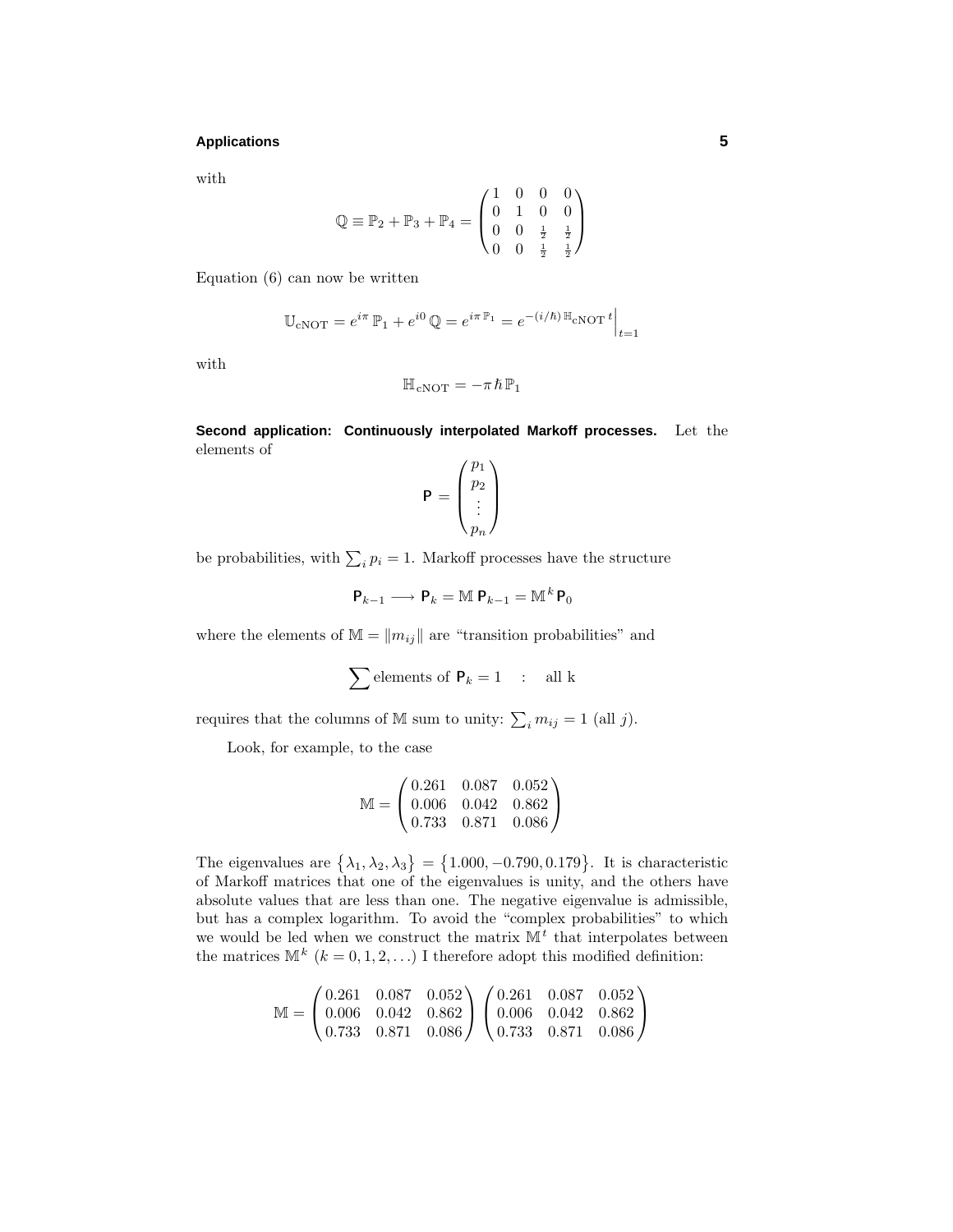## **6 Generalized spectral resolution**

The spectrum of this M is the assuredly non-negative square of the previous spectrum (it reads  $\{1.000, 0.624, 0.032\}$ ). We construct the right eigenvectors  $\{a_1, a_2, a_3\}$ , the left eigenvectors  $\{b_1, b_2, b_3\}$ , and from them assemble

$$
\mathbb{P}_1 = \frac{\mathbf{a}_1 \cdot \mathbf{b}_1^{\top}}{(\mathbf{a}_1, \mathbf{b}_1)} = \begin{pmatrix} 0.085 & 0.085 & 0.085 \\ 0.434 & 0.434 & 0.434 \\ 0.481 & 0.481 & 0.481 \end{pmatrix}
$$

$$
\mathbb{P}_2 = \frac{\mathbf{a}_2 \cdot \mathbf{b}_2^{\top}}{(\mathbf{a}_2, \mathbf{b}_2)} = \text{a matrix of undistinguished appearance}
$$

$$
\mathbb{P}_3 = \frac{\mathbf{a}_3 \cdot \mathbf{b}_3^{\top}}{(\mathbf{a}_3, \mathbf{b}_3)} = \text{ditto}
$$

which do in fact comprise a complete set of orthogonal projection matrices. We now have

$$
M = P_1 + (0.624) P_2 + (0.032) P_3
$$

giving

$$
\mathbb{M}^{k} = \mathbb{P}_{1} + (0.624)^{k} \mathbb{P}_{2} + (0.032)^{k} \mathbb{P}_{3}
$$
  
\n
$$
\downarrow
$$
  
\n
$$
= \mathbb{P}_{1} \text{ in the limit } k \uparrow \infty
$$
\n(7)

The implication is that *all* initial probability vectors  $P_0$  proceed asymptotically to the state

$$
\mathbf{P}_{\infty} = \frac{\mathbf{a}_1}{\text{sum of the elements of } \mathbf{a}_1} = \begin{pmatrix} 0.085 \\ 0.434 \\ 0.481 \end{pmatrix}
$$

Notice that the elements of  $P_{\infty}$  are precisely the elements that we see repeated in  $P_{\infty}$  are—for readily understood reasons—precisely the elements that we see repeated in the columns of  $\mathbb{P}_1$ .

Returning now to (7), we have

$$
\begin{aligned} \mathbb{M} &= e^{\log 1.000} \, \mathbb{P}_1 + e^{\log 0.624} \, \mathbb{P}_2 + e^{\log 0.032} \, \mathbb{P}_3 \\ &= e^{-0.471 \, \mathbb{P}_2 - 3.441 \, \mathbb{P}_3} \end{aligned}
$$

giving the interpolating matrix

$$
\mathbb{M}^t = e^{\mathbb{L}t} \quad \text{with} \quad \mathbb{L} = \log \lambda_2 \cdot \mathbb{P}_2 + \log \lambda_3 \cdot \mathbb{P}_3 \tag{8}
$$

In physical applications the elements of M are subject to a principle of detailed balancing:  $m_{ij} = m_{ji}$ . The analysis proceeds then not from (5.4) but from the more familiar equation (2). It is found in such cases that  $\mathbb L$  is symmetric, and that the elements in its columns (rows) sum to zero. And that the calculation typically proceeds  $\mathbb{L} \Longrightarrow \mathbb{M}$  rather than (as above)  $\mathbb{M} \Longrightarrow \mathbb{L}$ ,